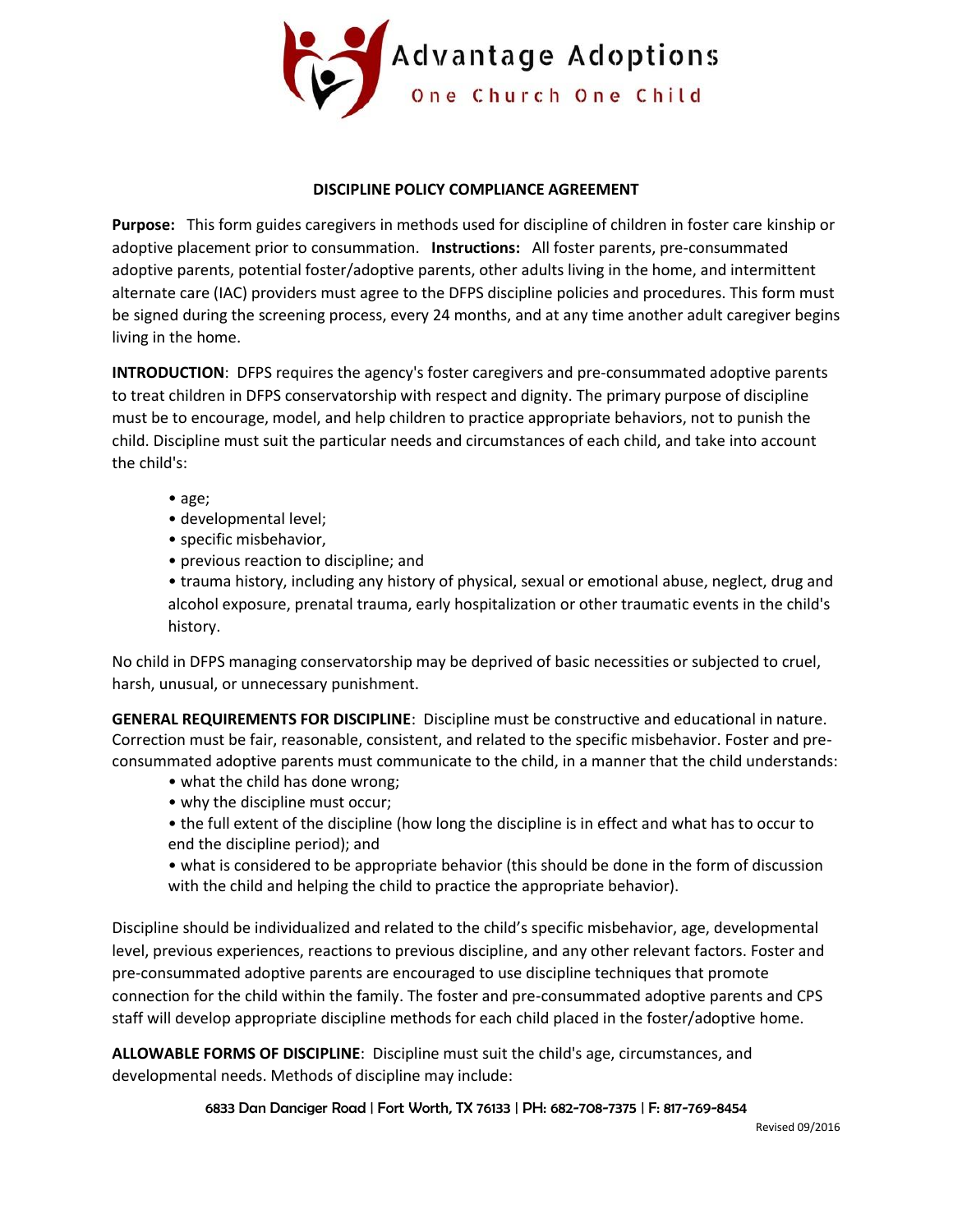- establishing routines;
- setting reasonable limits;
- modeling appropriate behavior;
- offering two acceptable choices;
- offering compromises;
- offering a "redo";
- scripting;
- repeating the behavior correctly with the adult;
- giving the child time to settle down in a way that feels safe to him or her;
- speaking slowly to the child;
- giving time for the child to process the request or instruction (count to five slowly in your head); • repeating instructions;
- taking "time-out\*" or a "time-in";
- enforcing or permitting logical or natural consequences;
- catching the behavior while it is still minor;
- using a low, slow, moderated voice;
- praise and recognition of desirable behaviors; and
- reinforcing desired behavior.

\*Time-out separates the child from the family, discourages connection, and may be correlated with dissociative tendencies in traumatized children. They should be used very sparingly, if ever. When used, timeouts must have reasonable time periods and be supervised by an adult. Reasonable time-out periods consist of one minute for every year of the child's age.

Additional strategies for managing the child's behavior, if needed, should be listed in the child's service plan.

## **FORMS OF DISCIPLINE REQUIRING CPS APPROVAL:**

- Restrictions of a child's activities, such as grounding a child from an activity, which will be imposed on a child for more than 30 days, must be reviewed by the appropriate Child Protective Services staff member before or within 24 hours of imposing the restriction (see below).
- Restrictions to a particular room or building that will be imposed on a child for more than 24 hours must have approval from the appropriate Child Protective Services staff member before or within 24 hours of imposing the restriction (see below).
- Restrictions that constitute seclusion are not allowed.

**RESTRICTION APPROVAL**: In order to gain approval for these restrictions, foster parents must call the child's caseworker before or within 24 hours of imposing the restriction. The child's caseworker will contact the appropriate management for approval or denial regarding the restriction. The caseworker or other designated staff member will contact the foster parent with a determination of whether the restriction will be allowed.

**CORPORAL PUNISHMENT IN SCHOOLS:** Foster and pre-consummated adoptive parents and CPS staff must not give permission to any person or entity (including schools) to discipline a foster or preconsummated adoptive child in ways that are not consistent with the Department's discipline policy. A school cannot be prevented from using corporal punishment, but, if asked to consent to a school policy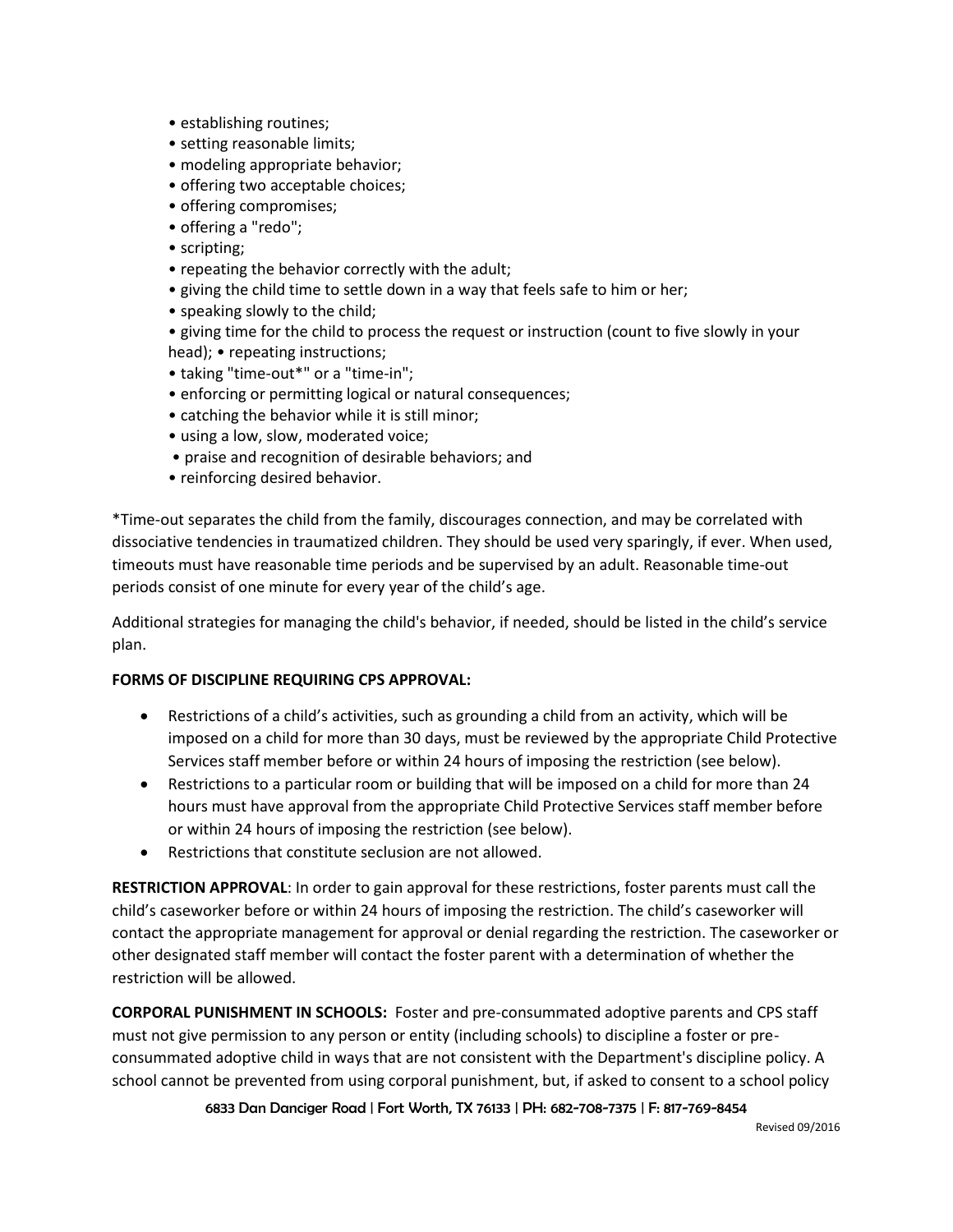that includes corporal punishment, a foster or pre-consummated adoptive parent must refuse. If a caregiver becomes aware that a school intends to use corporal punishment to discipline a child in CPS conservatorship, the caseworker should be notified, so that CPS can attempt to intervene and convey the compelling reasons against this form of punishment with respect to this population of children.

**INFANTS:** Foster and pre-consummated adoptive parents who care for infants must understand discipline of any type is not appropriate or permitted for infants. Infant is defined as a child from birth to 17 months. Infants do not have the cognitive ability to understand verbal direction and modify their behavior accordingly. Nothing can substitute for adult supervision and interaction. For example, if a 14 month-old is wandering toward the street, a caregiver can say "Stop! I need you to stay close to me," but this cannot substitute for physically preventing the child from entering the street. The caregiver cannot expect the child to stop and cannot expect the infant to not repeat this behavior. This does not mean that an infant should not experience natural consequences for their behavior, but rather that the caregiver should not expect any cognitive learning or behavior modification to result. For example, if a 15-month-old bites someone, the caregiver should separate the biting infant and show empathy for the biting victim, but you cannot expect any consequences that the infant experiences to affect future biting behavior. While an infant should experience natural, non-punitive consequences (e.g. being moved away from a hot stove), any expectation that an infant learn and modify his behavior could lead to unrealistic expectations, decreased supervision necessary to prevent dangerous situations, and frustration on the part of the caregiver.

**PROHIBITED FORMS OF DISCIPLINE AND THERAPEUTIC INTERVENTIONS:** Physical discipline (such as spanking) must not be used on a child in any DFPS foster home or pre-consummated adoptive home. Any form of discipline used may not violate any of the specific prohibitions in Minimum Standards for Child-Placing Agencies. Discipline of children must not result in bruises, welts, burns, fractures, sprains, exposure, poisoning, or other types of injuries.

The child has the right to be free from any harsh, cruel, unusual, unnecessary, demeaning, or humiliating punishment which includes, but not limited to:

- shaking the child;
- subjecting the child to corporal punishment;
- threatening the child with corporal punishment; and
- any unproductive work that serves no purpose except to demean the child, such as moving rocks from one pile to another or digging a hole and then filling it in.

Discipline may not consist of withholding food, shelter, visitation, supervision, medical or educational care, other necessities, mail, or special items such as Christmas gifts, or birthday gifts. Threatening the child with loss of placement, name calling or labeling the child, and embarrassing or degrading the child are not acceptable forms of discipline.

Additionally, one child in care may not discipline or punish another child in care, except when babysitting, as allowed by Minimum Standards for Child-Placing Agencies. Holding Intervention is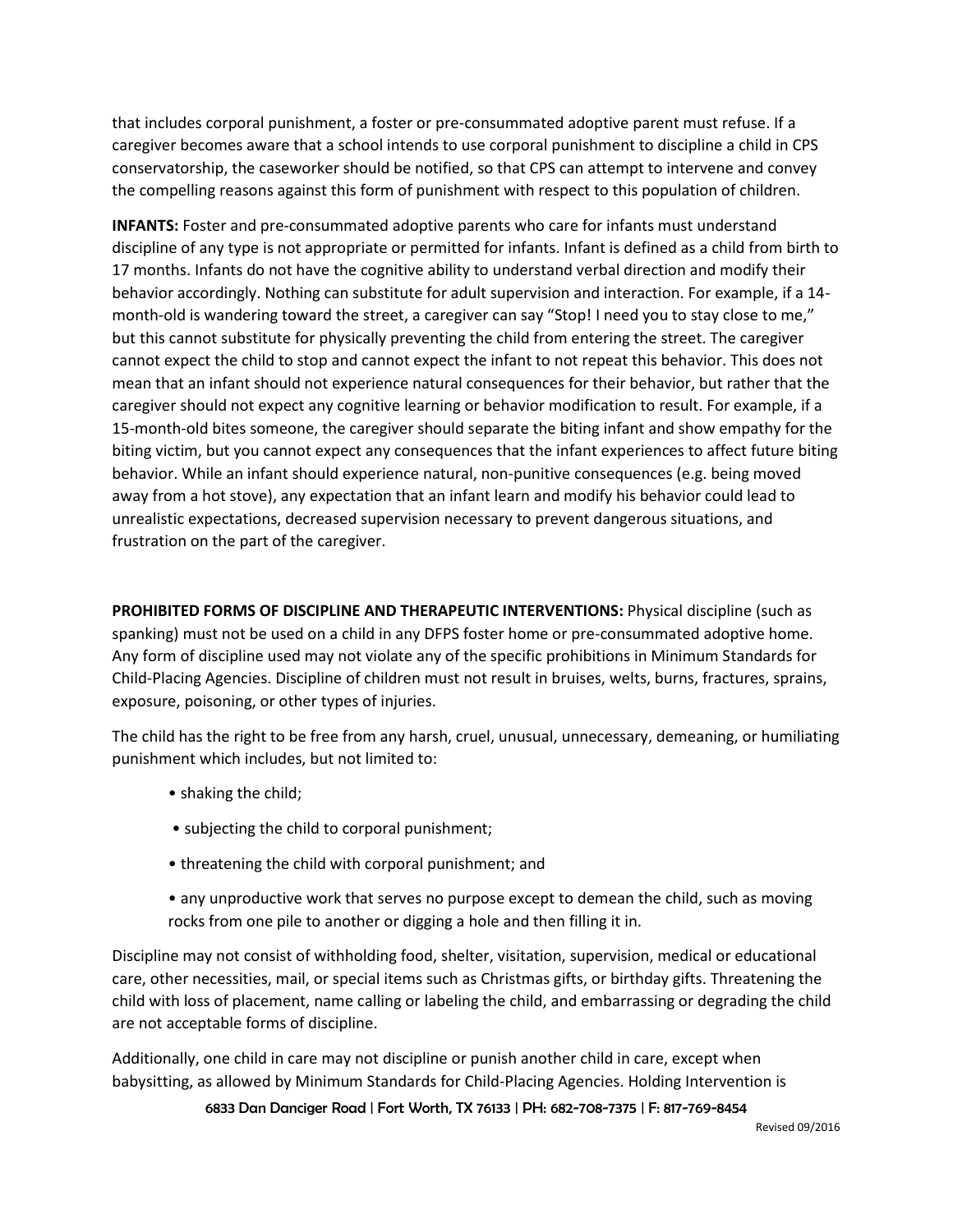prohibited. Holding intervention is sometimes used as a therapeutic approach to promote the child's ability to bond with others and is not used to hold or restrain a child from harming himself or others. This form of therapy is considered a restraint used in non-emergency situations and, therefore, may not be used as a therapeutic approach with children in DFPS foster or pre-consummated homes, even if recommended by a licensed psychologist or psychiatrist. Restraints and seclusion are never allowed as a form of discipline and they are prohibited for all purposes for any child placed in a DFPS foster or adoptive home, subject only to a very limited exception for "short personal restraints" as provided below. The definitions below are adapted from the Minimum Standards for Child-Placing Agencies

**RESTRAINT** is defined as the use of physical force alone, the use of a device, or the use of emergency medication in order to assist a child in regaining control. This includes personal restraint, mechanical restraint, and emergency medication.

**• CHEMICAL RESTRAINT** is defined as the use of any chemical, including pharmaceuticals, through topical application, oral administration, injection, or other means, solely for the purpose of immobilizing a child or sedating a child as a mechanism of control. Chemical restraints are prohibited.

**• MECHANICAL RESTRAINT** is defined as the application of a device for the purpose of restricting the free movement of the whole or a portion of a child's body in order to control physical activity. Mechanical restraints are prohibited.

**• PERSONAL RESTRAINT** is the application of physical force, including escorting, without the use of any device for the purpose of restricting the free movement of the whole or a portion of a child's body in order to control physical activity. Personal restraints are prohibited, with the limited exception that short personal restraints may be used to protect a child of any age from imminent danger or to control a tantrum in a public place of a child who is under the age of five. The restraint must be ended as soon as the danger or behavior subsides, or at the end of 60 seconds, whichever occurs first.

- **SHORT PERSONAL RESTRAINT** is a personal restraint that does not last longer than one minute before the child is released. For example, blocking a child from entering a busy street.
- **SECLUSION** is defined as the placement of a child, for any period of time, in a room or other area where the child is alone and is physically prevented from leaving by a locked or barricaded entryway. An intervention that restricts a child to a room that involves a caregiver placing his or her body between the child and the exit from that area (for example, standing in the doorway of a room) is not seclusion because the child is not alone. If a caregiver uses physical force or a physical barrier to restrain a child or prevent a child from leaving, the intervention becomes a personal restraint or seclusion as defined by Minimum Standards for Child-Placing Agencies. **Seclusions are prohibited.**

## **REQUIRED NOTIFICATIONS TO THE CHILD:**

- Allowable Discipline Practices. At the time of placement, a foster or pre-consummated adoptive parent must provide each child with a copy of the discipline practices allowed in the home.
- Use of Restraints. Age-appropriate explanations regarding the prohibitions against the use of restraints must be provided to each child at time of placement.